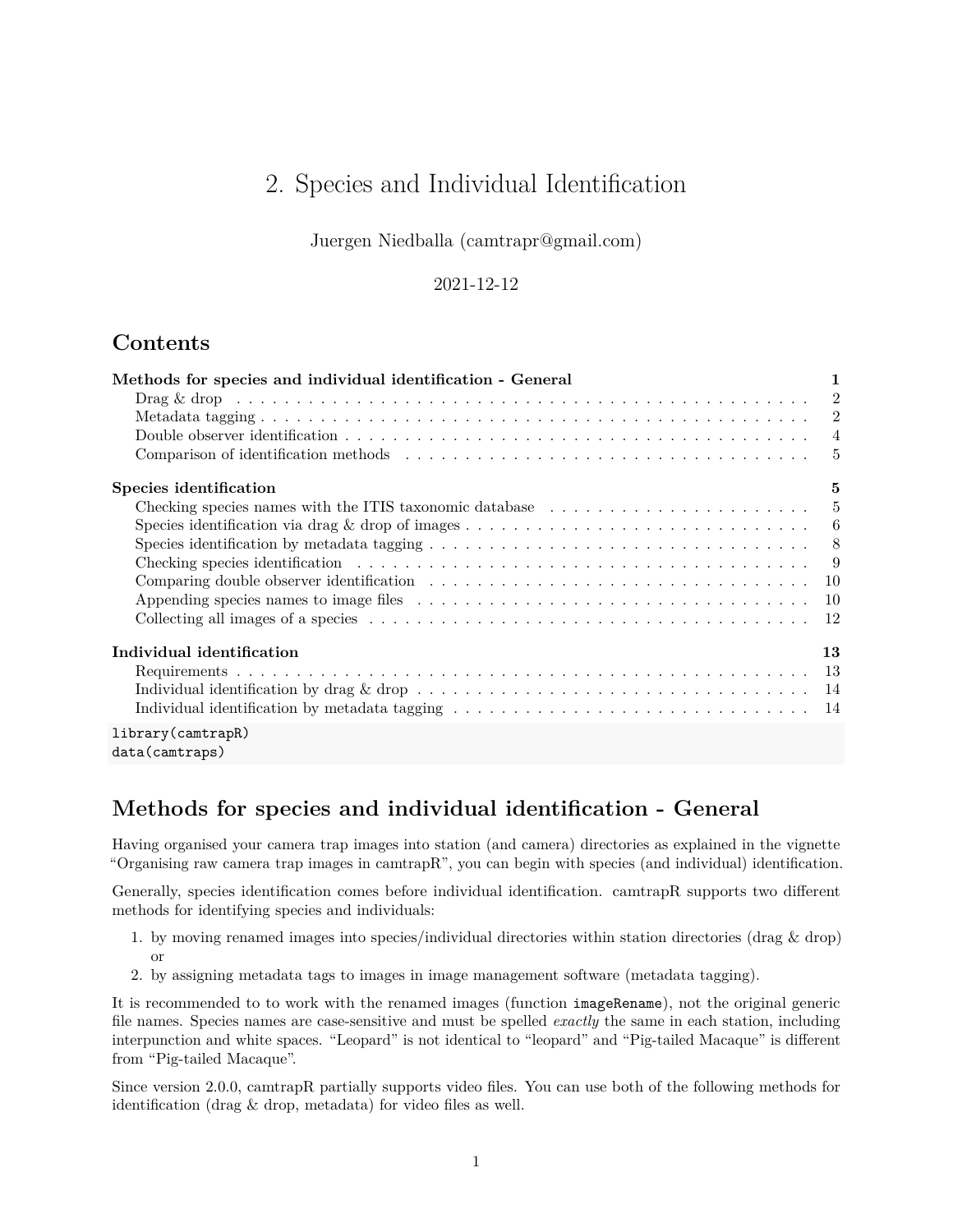## <span id="page-1-0"></span>**Drag & drop**

For species identification, images can be moved into species directories created within station directories. The species ID is then read from the directory name. Likewise, individuals can be identified by moving them into indivdual directories. Be aware that one first needs to collect all images of the species of interest (using getSpeciesImages described below) before individual identification.

## <span id="page-1-1"></span>**Metadata tagging**

Metadata tags can be assigned to images in image management software. They are saved in the image metadata automatically, from where they can later be read out by two camtrapR functions (recordTable and recordTableIndividual). Metadata tagging can be used to assign custom tags to images, e.g. species ID, individual ID for capture-recapture analyses, number of individuals on images, sex or age class of individuals, behaviour etc..

#### **Image management software recommendations for metadata tagging**

Here is a list of suitable software for metadata tagging:

- digiKam [\(https://www.digikam.org\)](https://www.digikam.org)
- Adobe Bridge
- Adobe Lightroom

Among these, we recommend digiKam because it is free and open-source software. Furthermore, if you wish to assign tags to videos and read them in camtrapR, tag the videos in digiKam. Extracting video tags currently only works if videos were tagged with digiKam (requires digiKam 6.0.0 or higher, tested with version 6.1.0).

All of these programs offer customisable metadata structures and are easy to use. We only tested these three programs and it is unclear what other software will work smoothly, if at all.

#### **digiKam setup**

digiKam needs to write metadata tags into image metadata, not into .xmp sidecar files. Its behaviour can be configured. Here's how to set up digiKam:

If installing for the first time, it will ask you to make a few settings when you first start the program. When asked "Configure Metadata Storage to Files", set "Add Information to Files" instead of the default "Do Nothing".

If digiKam was installed already, go to "Settings", then "Configure digiKam". There, select "Metadata" on the left and, in the tab "Behaviour", make sure that "Image tags" is checked in the box titled "Write This Information to the Metadata". Below, in the box "Reading and Writing Metadata", make sure that both "Read from sidecar files" and "Write to sidecar files" are unchecked. In more recent versions of digiKam, these two options are in a separate "Sidecars" tab, next to the "Behaviour" tab.

#### **Metadata tag structure**

Before assigning metadata tags, users need to set up a hierarchical tag structure in image management software. This structure is customisable and can be expanded as needed. In digiKam, this is done in the Tag Manager. Here's some examples:

- Species
	- **–** SpeciesA
	- **–** SpeciesB
- Individual
	- **–** Female1
	- **–** Female2
	- **–** Male1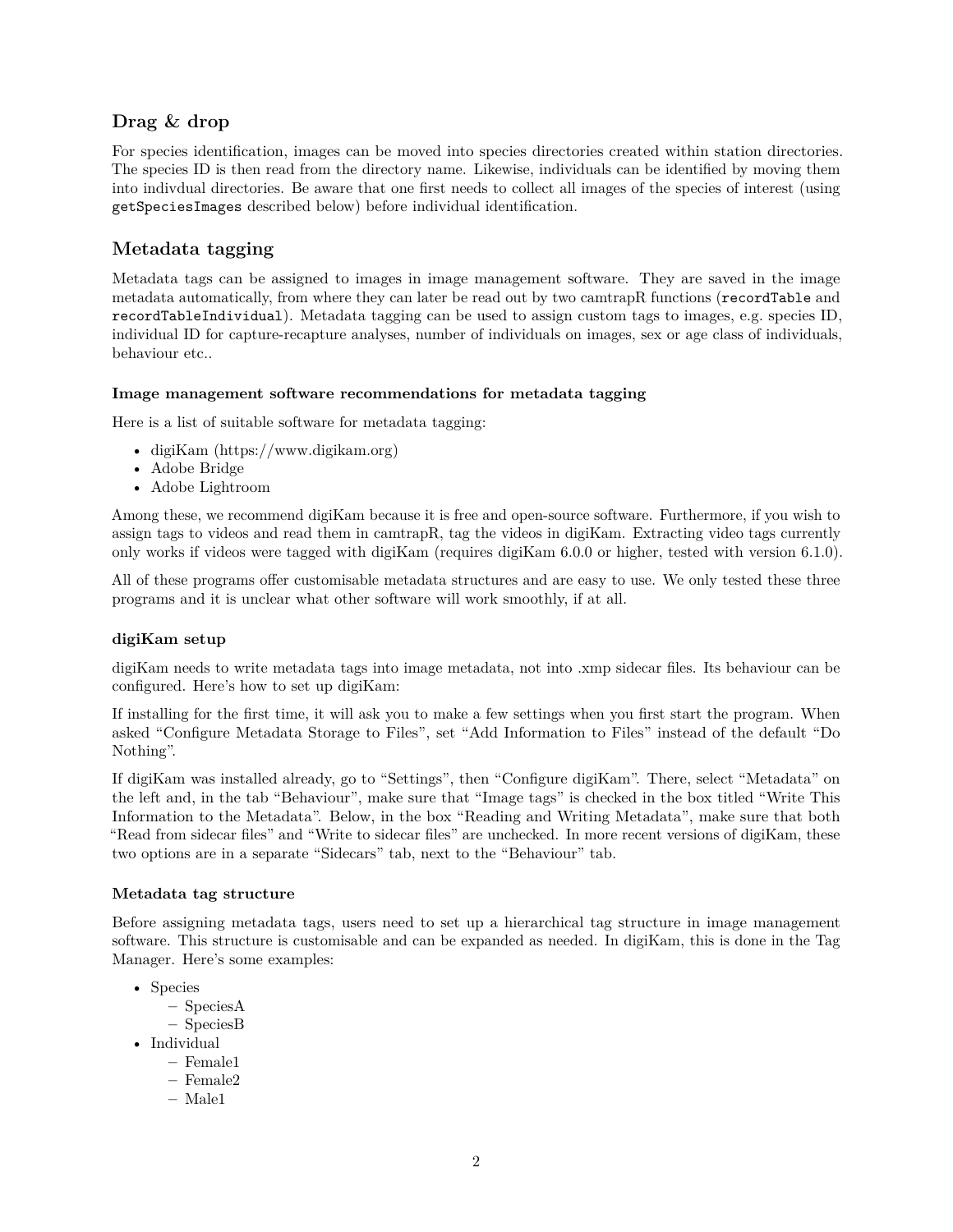#### **–** Male2

Be careful to use one level of hierarchy in your tags only. The following example will not work:

• Individual **–** Male ∗ 1 ∗ 2 **–** Female ∗ 1 ∗ 2

The crucial point is to set up tag groups (e.g. "Species" for species identification) which then contain the desired tags (e.g. species tags such as "Leopard Cat", "Malay Civet" etc.). This is what is meant by hierarchical tag structure. For clarification, here is a screenshot of the digiKam tag tree in which an image was identified as showing a Leopard Cat.



Figure 1: The desired tag structure shown in a digiKam screenshot

Two **important** warnings about metadata tagging: image management software must be configured to write custom image metadata tags into the images themselves, not into .xmp sidecar files. The relevant functions cannot read tags from .xmp sidecar files. Make sure you set the preferences in your image management software accordingly. In digiKam, go to Settings/Configure digiKam/Metadata. There, make sure "Write to sidecar files" is unchecked.

Secondly, do not use spaces or interpunction in the tag group names.

#### **How does metadata extraction work?**

This if for those who are interested in the technical details of how custom metadata are saved in images. The image management software will save metadata in a metadata tag field called "HierarchicalSubject" which camtrapR can then read out. Let's assume that in the above example we had three images, showing:

- 1. SpeciesA,
- 2. Female1 of SpeciesB,
- 3. both species in the same image.

Here's what the content of the HierarchicalSubject field would look like:

Species|SpeciesA

Species|SpeciesB, Individual|Female1

Species|SpeciesA, Species|SpeciesB

Note that multiple tags are separated by commas and hierarchy levels are by default separated by a vertical bar ("|"). Adobe software also lets you use colon (":"); you can tell camtrapR which to use using argument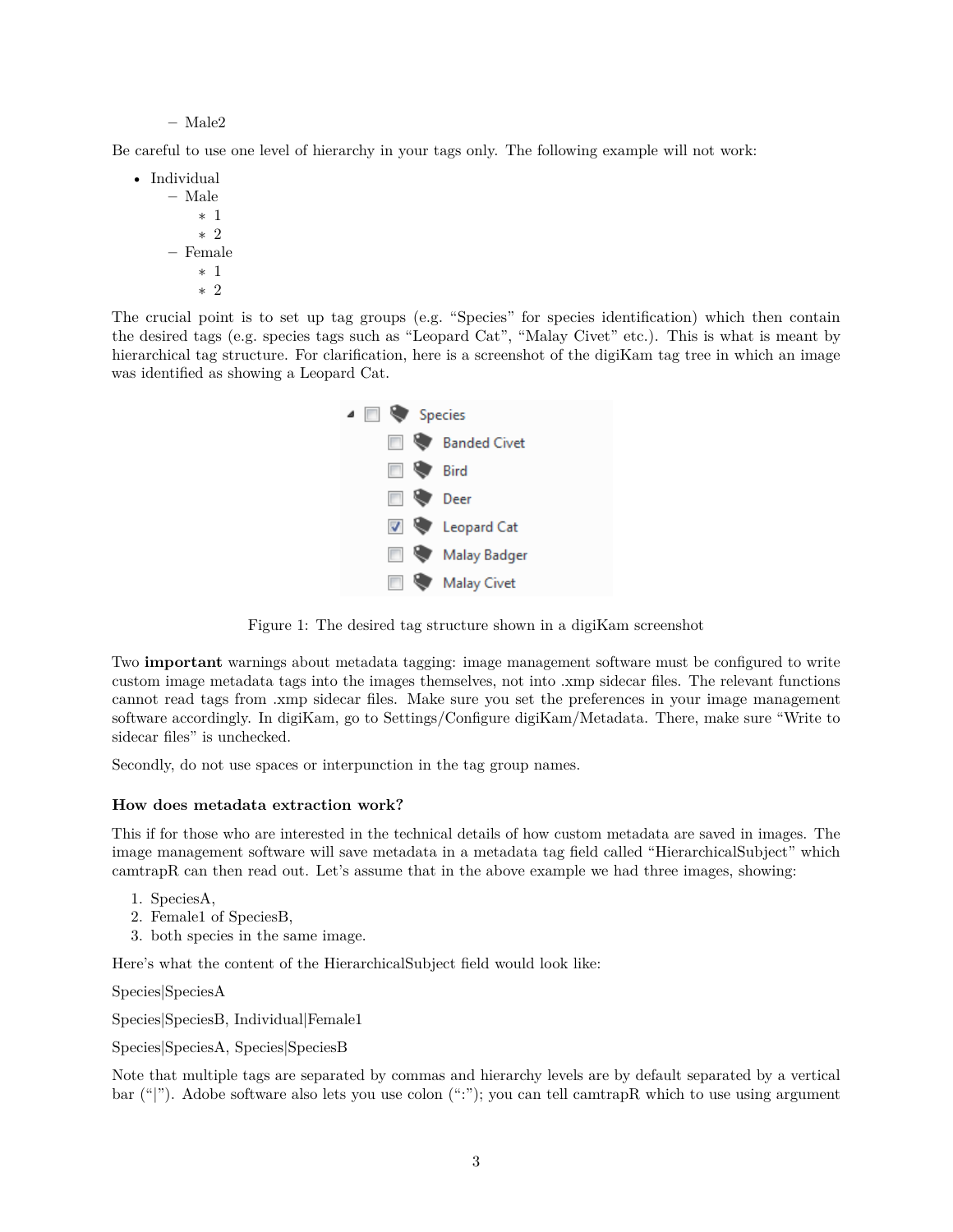metadataHierarchyDelimitor in a number of functions. camtrapR reads the content of HierarchicalSubject and can automatically tabulate the contents.

#### **And how about metadata extraction from videos?**

I'm glad you asked. In digiKam, it is possible to assign tags to videos, just like tagging images. BUT, in contrast to images, digiKam cannot write these tags directly into the video metadata. Instead, video tags are stored in the digiKam database on your hard disk. So camtrapR has to go straight to the digiKam database to read the tags directly from the there. After some internal magic, it will construct and return a HierarchicalSubject field as seen above for JPG images. camtrapR can then extract and tabulate the relevant information of images and videos alike.

That means that video tags are not extracted from the metadata, but from the digiKam database. It also means that the tags are not part of the video files and that sharing data and even copying video files on your hard disk after tagging might cause the loss of metadata, so please check carefully each step of what you are doing.

#### **What if non-hierarchical metadata tags were assigned to images already?**

If you have set of tagged images, but the tags are not structured hierarchically as explained above, but rather flat (no tag groups, only tags), they can easily be brought into the format needed by camtrapR in digiKam. This will, however, change your original metadata structure. So to be on the safe side, take some precautions:

- make a backup of your images,
- first try it on a sub-dataset,
- and maybe even do it on another computer (digiKam's internal tag structure changes and even re-loading the original images will not restore it).

Let's assume you have species tags (e.g. "Leopard Cat") that are not hierarchically ordered. The digiKam workflow to order them hierarchically (in order to make them readable in camtrapR) is as follows:

- 1. Open the captions/tags window on the right side of your screen.
- 2. create a new tag (e.g. "Species").
- 3. You can manipulate the tag structure by dragging tags around. So you could then drag your species tags (e.g. "Leopard Cat") into the "Species" tag group (afterwards it should look similar to the screenshot above). But note: dragging the tags around doesn't update the image metadata yet!
- 4. To update the image metadata with your new tag structure (and to populate the image metadata tag "HierarchicalSubject" that camtrapR reads), select the images, click the "More" button in the bottom right corner of the screen, then "Write metadata to each file".
- 5. Repeat the last step for each station directory.

Afterwards, the "HierarchicalSubject" of your image metadata should contain the tag structure. You can check using the exifTagNames function as described in vignette 1.

This procedure also works for other tags, not only "Species".

#### **How to import a metadata tag tree into digiKam**

Consider this scenario: you created an elaborate tag tree and would like to share it with colleagues for them to tag images independently, but using the same tags that you use. Instead of making them create the tags manually, you can use a dummy image, assign *all* possible metadata tags of interest to it and share that tagged dummy image. Once imported into digiKam on another machine, that machine's digiKam tag tree will be updated automatically and will then contain all tags present in your dummy image.

### <span id="page-3-0"></span>**Double observer identification**

Double observer identification is only available with metadata tagging, not with the drag & drop method. It can be used both for species and individual identification (the latter with some limitations detailed below).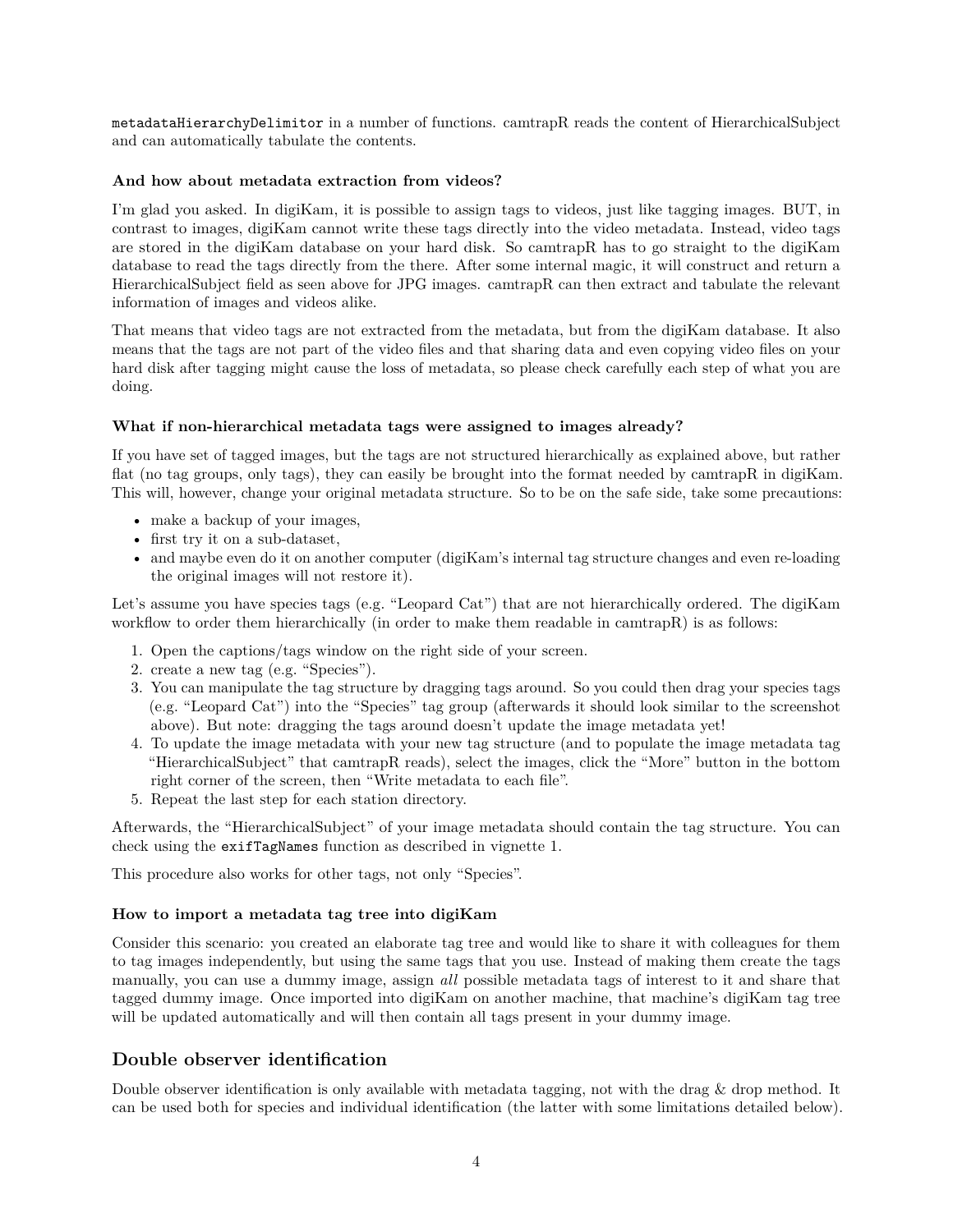Both observers need to tag images independently using separate metadata tag groups (e.g. "SpeciesID Peter" and "SpeciesID Paul"). but with both observers using identical tags for the same species/individual (e.g., not "Leopard Cat" and "leopard cat"). The function checkSpeciesIdentification then returns images that were assigned to different species/individuals by different observers, which can then be harmonised (see below). It also returns images that were tagged by one observer only.

| Functionality                  | metadata tagging  | drag & drop       |
|--------------------------------|-------------------|-------------------|
| double observer identification | yes               | no                |
| multiple species per image     | yes               | $\mathrm{no}^1$   |
| batch ID                       | yes               | yes               |
| filtering by tags              | yes               | no                |
| crowd-source $ID^2$            | yes               | yes               |
| portability and robustness     | high <sup>3</sup> | $\text{medium}^4$ |

## <span id="page-4-0"></span>**Comparison of identification methods**

<sup>1</sup> images need to be copied and moved to different species directories to allow for this functionality

<sup>2</sup> identification performed by independent observers on sub-datasets

<sup>3</sup> species identification tags are written into metadata permanently

<sup>4</sup> Species ID depends on directory structure

## <span id="page-4-1"></span>**Species identification**

#### <span id="page-4-2"></span>**Checking species names with the ITIS taxonomic database**

Generally, you are free to use any species names you wish to - scientific names, common names, local names, abbreviations, codes, etc. But it may often be desirable to be consistent with species names, e.g. to ensure long-term usability of data or to facilitate data exchange between researchers. Therefore, users can check the species names they wish to use in species identification (common or scientific names) against the [ITIS](http://www.itis.gov) [taxonomic database](http://www.itis.gov) using the function checkSpeciesNames. The function returns matching common and scientific names to the names provided by the user, taxon ranks and authors, the ITIS taxonomic serial number (TSN) and an ITIS taxon url. Internally, the function checkSpeciesNames makes use of the R package taxize.

If multiple matches are found, a menu allows users to choose their species of interest (if argument ask = TRUE). By default, only accepted species names are returned (controlled by argument accepted). Invalid names will return NA.

```
# find data for 2 species with correctly spelled names
checkNames1 <- checkSpeciesNames (speciesNames = c("Bearded Pig", "Malayan Civet"),
                                 searchtype = "common")
```

```
checkNames1
```

```
## tsn user_name scientificName commonName authorship
## 1 625012 Bearded Pig Sus barbatus bearded pig/Bearded Pig Müller, 1838
## 2 622004 Malayan Civet Viverra tangalunga Malayan Civet Gray, 1832
## rankname
## 1 Species
## 2 Species
## itis_url
## 1 https://www.itis.gov/servlet/SingleRpt/SingleRpt?search_topic=TSN&search_value=625012
## 2 https://www.itis.gov/servlet/SingleRpt/SingleRpt?search_topic=TSN&search_value=622004
```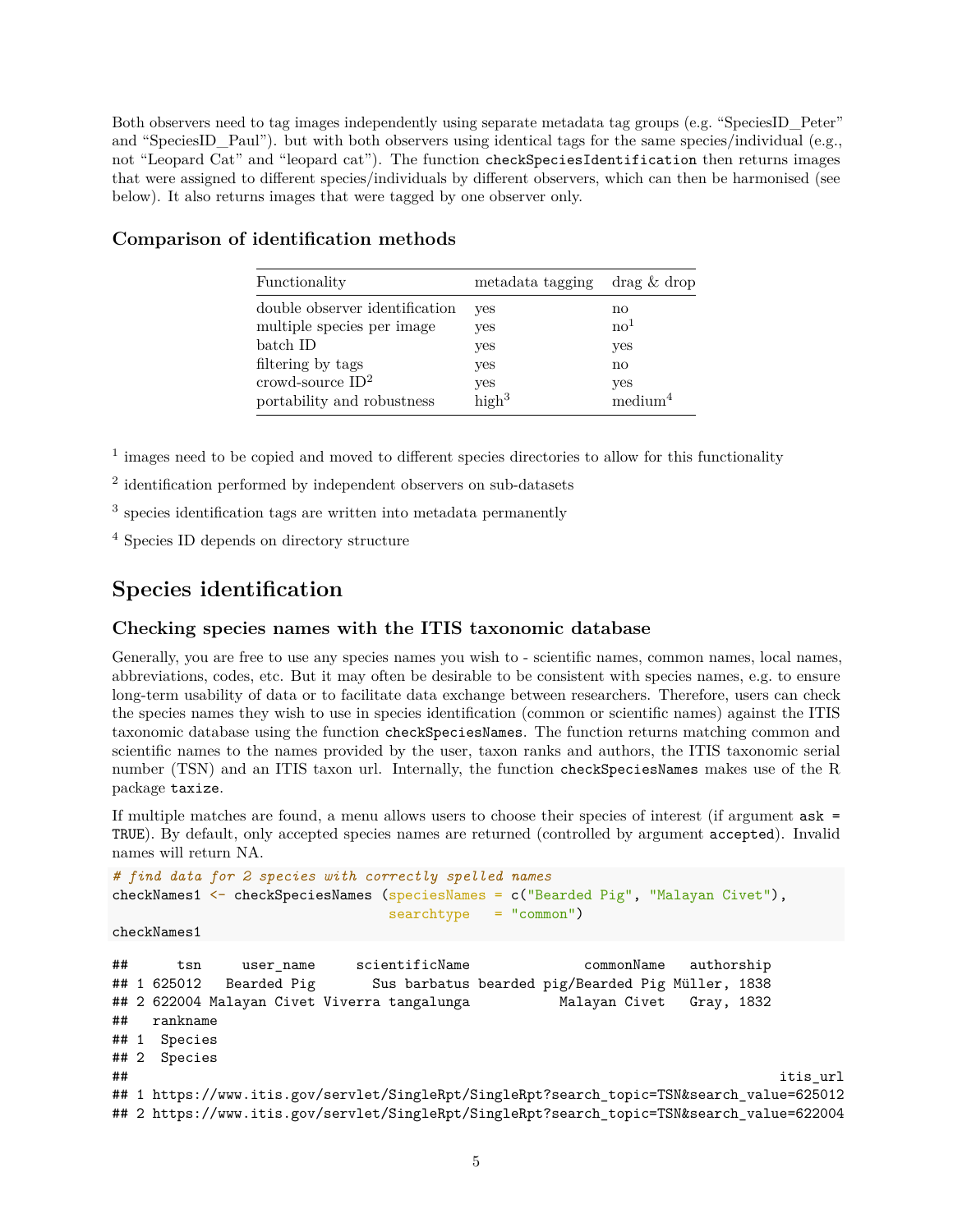```
## taxon_status
## 1 valid
## 2 valid
# and with scientific names (note that this is for a subspecies)
checkNames2 <- checkSpeciesNames (speciesNames = "Viverra tangalunga tangalunga",
                           searchtype = "scientific")
checkNames2
## tsn user_name scientificName commonName
## 1 726578 Viverra tangalunga tangalunga Viverra tangalunga tangalunga NA
## authorship rankname
## 1 Gray, 1832 Subspecies
## itis_url
## 1 https://www.itis.gov/servlet/SingleRpt/SingleRpt?search_topic=TSN&search_value=726578
## taxon_status
## 1 valid
# an invalid name: the accepted name of the leopard cat is Prionailurus bengalensis
checkNames3 <- checkSpeciesNames (speciesNames = "Felis bengalensis",
                           searchtype = "scientific",
                           \text{accepted} = FALSE)
checkNames3
## tsn user_name scientificName commonName authorship rankname
## 1 183793 Felis bengalensis Felis bengalensis leopard cat Kerr, 1792 Species
## itis_url
## 1 https://www.itis.gov/servlet/SingleRpt/SingleRpt?search_topic=TSN&search_value=183793
## taxonUsageRating
## 1 invalid
# an ambiguous name name: Chevrotain (Tragulus)
checkNames4 <- checkSpeciesNames (speciesNames = "Chevrotain",
                           searchtype = "common")
1 # making a choice from the menu
checkNames4
## tsn user_name scientificName commonName authorship rankname
## 1 624919 Chevrotain Tragulidae chevrotains Milne-Edwards, 1864 Family
## itis_url
## 1 https://www.itis.gov/servlet/SingleRpt/SingleRpt?search_topic=TSN&search_value=624919
## taxon_status
## 1 valid
```
#### <span id="page-5-0"></span>**Species identification via drag & drop of images**

Species identification by moving images into species directories is simple. It can be done in a generic file manager (provided it shows preview images) or in the file manager that comes with image management software (e.g. FastStone Image Viewer, IrfanView or digiKam). Images must be **moved** into species directories. **Don't copy** images into species directories! All images must be placed in species directories and no image may be left outside species directories after identification.

#### **Creating species directories**

The function createSpeciesFolders assists with species identification by drag & drop by creating species directories automatically in all station directories. Alternatively, directories can be created manually. createSpeciesFolders can also remove empty species directories after identification (by setting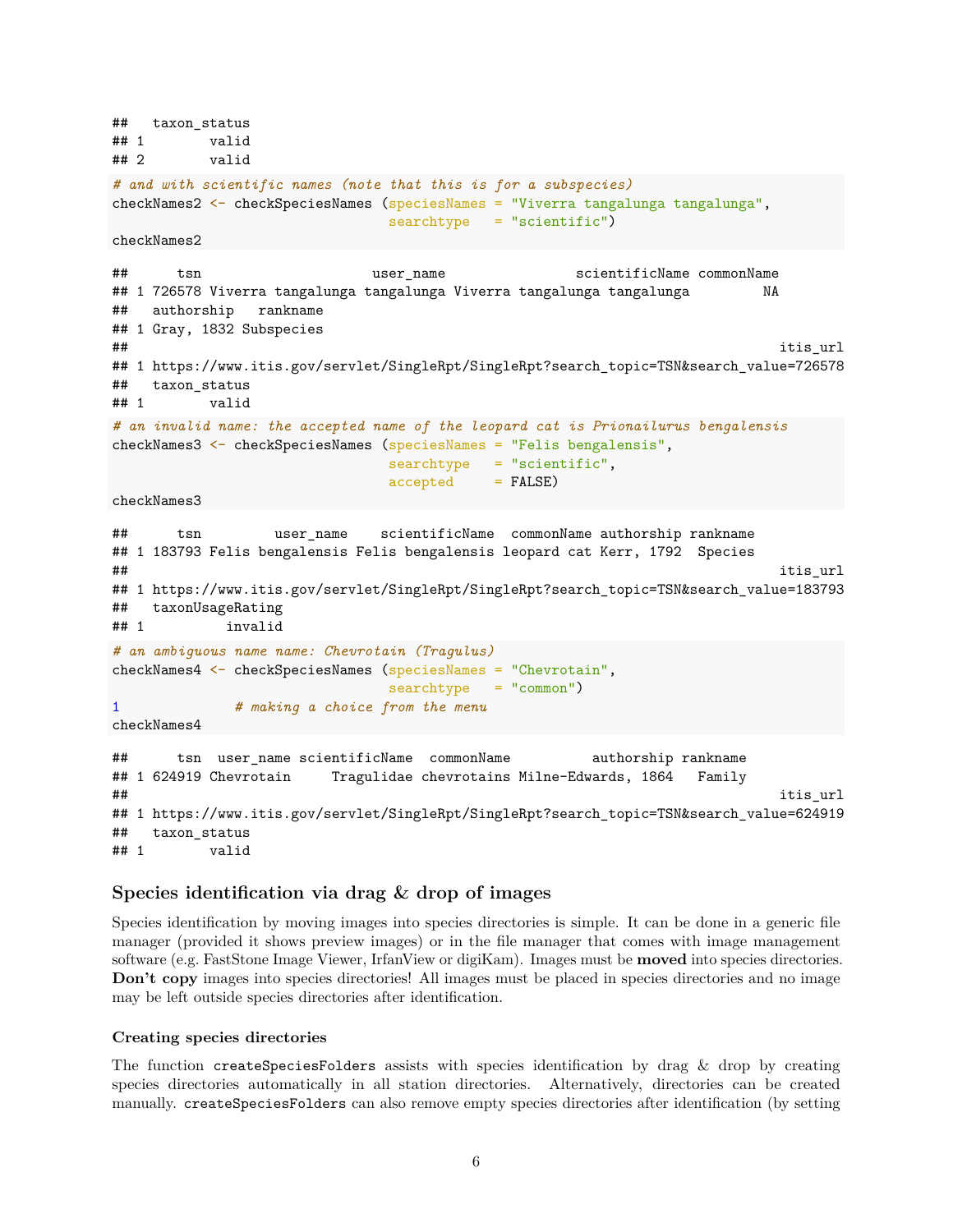removeFolders = FALSE). In doing so, it will not touch directories that contain any files.

It makes sense to create directories for all species one expects to find in the study area, and possibly also for images one wants to exclude later on, e.g. unidentifiable images, blank images or team photos.

Here is an example in which we first create station directories and the then species directories within these. Note that creating station directories in the example is for demonstration purposes only. Normally, at this point you would already have a directory structure with station directories (possibly with camera subdirectories), each containing renamed, unsorted images. Running createStationFolders here therefore is for demonstration only.

*# this dummy directory will be used as inDir (containing station directories with species subdirectories)* wd\_createSpeciesFoldersTest <- file.path(normalizePath(tempdir(), winslash = "/"), "createSpeciesFolder

```
# now first create the station directories
# (normally, you'd create species directories in the station directories that
# already contain renamed, unsorted images). Again, this is for demonstation only.
StationFolderCreate1 <- createStationFolders (inDir = wd_createSpeciesFoldersTest,
                                       stations = as.character(camtraps$Station),
                                       createinDir = TRUE)
## created 3 directories
StationFolderCreate1
## station
## 1 StationA
## 2 StationB
## 3 StationC
## directory
## 1 C:/Users/Juergen/AppData/Local/Temp/RtmpG2Qa3T/createSpeciesFoldersTest/StationA
## 2 C:/Users/Juergen/AppData/Local/Temp/RtmpG2Qa3T/createSpeciesFoldersTest/StationB
## 3 C:/Users/Juergen/AppData/Local/Temp/RtmpG2Qa3T/createSpeciesFoldersTest/StationC
## created exists
## 1 TRUE TRUE
## 2 TRUE TRUE
## 3 TRUE TRUE
# species names for which we want to create subdirectories
species <- c("Sambar Deer", "Bay Cat")
# create species subdirectories
SpeciesFolderCreate1 <- createSpeciesFolders (inDir = wd_createSpeciesFoldersTest,
                                       species = species,
                                       hasCameraFolders = FALSE,
                                       removeFolders = FALSE)
## created 6 directories
SpeciesFolderCreate1
## directory
## 1 C:/Users/Juergen/AppData/Local/Temp/RtmpG2Qa3T/createSpeciesFoldersTest/StationA/Sambar Deer
```
## 2 C:/Users/Juergen/AppData/Local/Temp/RtmpG2Qa3T/createSpeciesFoldersTest/StationA/Bay Cat ## 3 C:/Users/Juergen/AppData/Local/Temp/RtmpG2Qa3T/createSpeciesFoldersTest/StationB/Sambar Deer ## 4 C:/Users/Juergen/AppData/Local/Temp/RtmpG2Qa3T/createSpeciesFoldersTest/StationB/Bay Cat ## 5 C:/Users/Juergen/AppData/Local/Temp/RtmpG2Qa3T/createSpeciesFoldersTest/StationC/Sambar Deer ## 6 C:/Users/Juergen/AppData/Local/Temp/RtmpG2Qa3T/createSpeciesFoldersTest/StationC/Bay Cat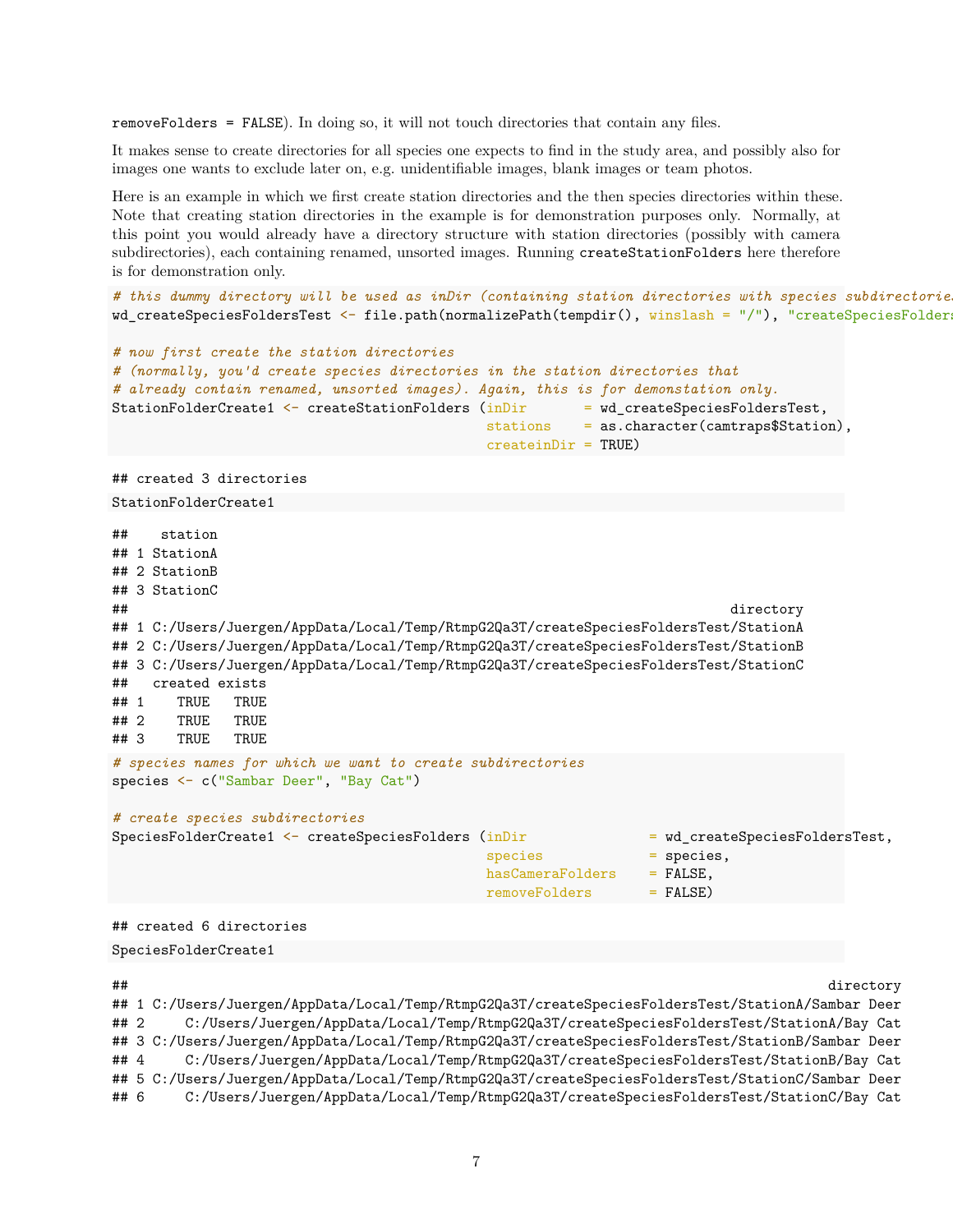| ##                                                                                                                                                                                                                                                                                                                              | created exists |      |                                                                                           |                                                         |                                                                           |  |
|---------------------------------------------------------------------------------------------------------------------------------------------------------------------------------------------------------------------------------------------------------------------------------------------------------------------------------|----------------|------|-------------------------------------------------------------------------------------------|---------------------------------------------------------|---------------------------------------------------------------------------|--|
| ## 1                                                                                                                                                                                                                                                                                                                            | TRUE           | TRUE |                                                                                           |                                                         |                                                                           |  |
| ##2                                                                                                                                                                                                                                                                                                                             | TRUE           | TRUE |                                                                                           |                                                         |                                                                           |  |
| ## 3                                                                                                                                                                                                                                                                                                                            | TRUE           | TRUE |                                                                                           |                                                         |                                                                           |  |
| ## $4$                                                                                                                                                                                                                                                                                                                          | TRUE           | TRUE |                                                                                           |                                                         |                                                                           |  |
| ## 5                                                                                                                                                                                                                                                                                                                            | TRUE           | TRUE |                                                                                           |                                                         |                                                                           |  |
| ## 6                                                                                                                                                                                                                                                                                                                            | TRUE           | TRUE |                                                                                           |                                                         |                                                                           |  |
|                                                                                                                                                                                                                                                                                                                                 |                |      | # delete empty species directories<br>$SpecFolderCreate2 \leftarrow createSpeciesFolders$ | (inDir)<br>species<br>hasCameraFolders<br>removeFolders | = wd createSpeciesFoldersTest,<br>$=$ species,<br>$=$ FALSE,<br>$=$ TRUE) |  |
| ## deleted 6 empty directories                                                                                                                                                                                                                                                                                                  |                |      |                                                                                           |                                                         |                                                                           |  |
| SpecFolderCreate2                                                                                                                                                                                                                                                                                                               |                |      |                                                                                           |                                                         |                                                                           |  |
| ##<br>directory<br>1 C:/Users/Juergen/AppData/Local/Temp/RtmpG2Qa3T/createSpeciesFoldersTest/StationA/Sambar Deer<br>##<br>C:/Users/Juergen/AppData/Local/Temp/RtmpG2Qa3T/createSpeciesFoldersTest/StationA/Bay Cat<br>##2<br>## 3 C:/Users/Juergen/AppData/Local/Temp/RtmpG2Qa3T/createSpeciesFoldersTest/StationB/Sambar Deer |                |      |                                                                                           |                                                         |                                                                           |  |

## 4 C:/Users/Juergen/AppData/Local/Temp/RtmpG2Qa3T/createSpeciesFoldersTest/StationB/Bay Cat ## 5 C:/Users/Juergen/AppData/Local/Temp/RtmpG2Qa3T/createSpeciesFoldersTest/StationC/Sambar Deer ## 6 C:/Users/Juergen/AppData/Local/Temp/RtmpG2Qa3T/createSpeciesFoldersTest/StationC/Bay Cat

## 6 FALSE

#### **Moving images into species directories**

Now is the time to move (not copy) images of species into the prepared species directories. If images were misplaced (thereby misidentified) they can be moved to another species directory at any time. Rerun the following function and species identification will be updated in your tables (see function recordTable in the Data extraction vignette).

### <span id="page-7-0"></span>**Species identification by metadata tagging**

If you wish to use metadata tagging for species identification, first set up the hierarchical metadata tag structure as explained above. Also, make sure your images are in station directories like this:

inDir/Station/. . .

## still.exists ## 1 FALSE ## 2 FALSE ## 3 FALSE ## 4 FALSE ## 5 FALSE

or

inDir/Station/Camera/. . .

(. . . being the renamed JPG images). Note that the directory structure is the one produced by function imageRename.

Now you can begin tagging your images. Contrary to species identification by drag an drop, it is not necessary to create species directories and to move images when using metadata tags for identification. Several species tags can be assigned to the same image if images recorded several species. They will be separated into separate records when you tabulate records. Once identification is complete, function recordTable will extract and tabulate the metadata for you (see vignette "Extracting Data from Images").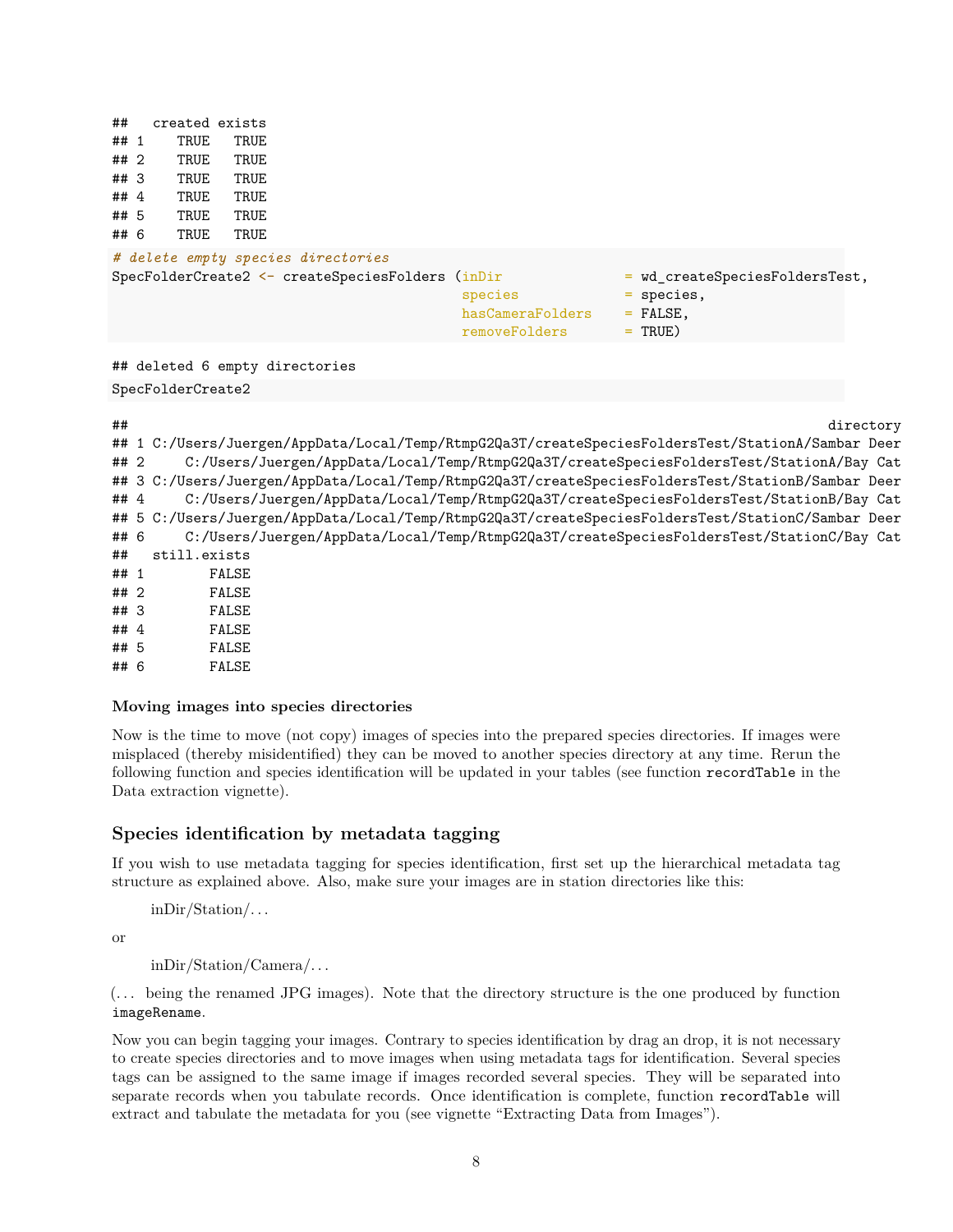#### <span id="page-8-0"></span>**Checking species identification**

Misidentified images can act as false positives and can thus have grave effects when analysing detection/nondetection data, e.g. with occupancy models. Therefore it is very important to make sure species identification is correct. Species may be misidentifed by moving images into wrong directories or assigning wrong species tags. This can be (partly) checked using function checkSpeciesIdentification. Within each station and for each image, it assesses whether there are images of another species taken within a given time interval. Often, it is unlikely that different species are encountered within very short time intervals at the same location. This can help to find images that were misidentified, particularly if they were part of a sequence of images. The function will not be able to find "isolated" images, i.e. images that were misidentified, but were not part of a sequence of images. Likewise, if all images of a sequence were misidentified, they cannot be found either.

checkSpeciesIdentification can check on species identification for both methods of species identification: drag & drop into species directories or metadata tagging. The former requires one of the following directory structures:

inDir/Station/Species inDir/Station/Camera/Species

The latter requires one of the following directory structures:

inDir/Station inDir/Station/Camera

Here is an example using images identified with the drag & drop method.

```
wd_images_ID <- system.file("pictures/sample_images_species_dir", package = "camtrapR")
```

```
# run check with 120 seconds (2 minutes) maximum time differnce
check.folders <- checkSpeciesIdentification(inDir = wd_images_ID,
                                     IDfrom = "directory",
                                     hasCameraFolders = FALSE,
                                     maxDeltaTime = 120)
```
## StationA : checking 8 images in 2 directories ## StationB : checking 23 images in 4 directories ## StationC : checking 37 images in 4 directories check.folders

```
## $temporalIndependenceCheck
```

```
## station
## 7 StationC
## 29 StationC
## Directory
## 7 C:/Users/Juergen/Documents/R/win-library/4.1/camtrapR/pictures/sample_images_species_dir/StationC
## 29 C:/Users/Juergen/Documents/R/win-library/4.1/camtrapR/pictures/sample_images_species_dir/StationC
## FileName species DateTimeOriginal
## 7 StationC__2009-04-27__00-17-00(1).JPG EGY 2009-04-27 00:17:00
## 29 StationC__2009-04-27__00-19-00(1).JPG TRA 2009-04-27 00:19:00
##
## $IDconflictCheck
## data frame with 0 columns and 0 rows
```
The function returns a list with 2 elements. The first element (temporalIndependenceCheck) is the check on temporal proximity of different species (the second element IDconflictCheck is describes in the next paragraph). In our example, two images of different species were taken within 2 minutes of one another at StationC (a chevrotain and a moon rat in our example). Now one should check the species identity of these 2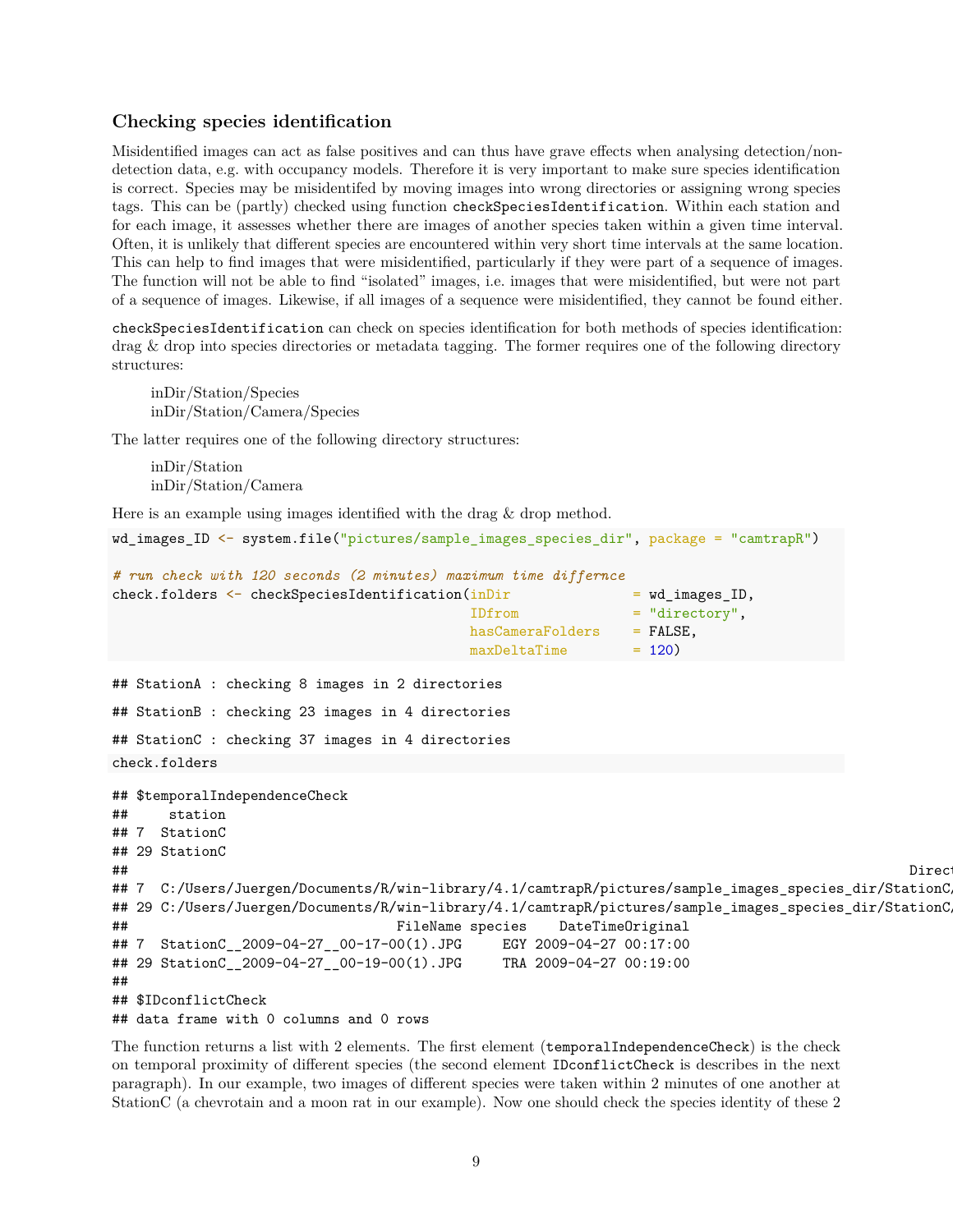images to make sure they were identified correctly. If not, the species ID in the incorrectly identified image is corrected. The function checkSpeciesIdentification can be re-run as often as desired. The behaviour of the function can be further specified by arguments excludeSpecies and stationsToCheck. The first causes camtrapR to ignore certain species and the latter can be used to check only certain stations.

```
# check only station A and B (will give no results)
check SpeciesIdentification(inDir = wd\_images\_ID,IDfrom = "directory",
                         hasCameraFolders = FALSE,
                         maxDeltaTime = 120,
                         stationsToCheck = c("StationA", "StationB"))
## StationA : checking 8 images in 2 directories
## StationB : checking 23 images in 4 directories
## $temporalIndependenceCheck
## data frame with 0 columns and 0 rows
##
## $IDconflictCheck
## data frame with 0 columns and 0 rows
# Exclude chevrotains (Tragulus spp). will give no results
check SpeciesIdentification(inDir = wd_images_ID,
                         IDfrom = "directory",
                         hasCameraFolders = FALSE,
                         maxDeltaTime = 120.
                         excludeSpecies = "TRA")
## StationA : checking 8 images in 2 directories
## StationB : checking 23 images in 4 directories
## StationC : checking 20 images in 3 directories
## $temporalIndependenceCheck
## data frame with 0 columns and 0 rows
##
## $IDconflictCheck
## data frame with 0 columns and 0 rows
```
#### <span id="page-9-0"></span>**Comparing double observer identification**

The second element returned by checkSpeciesIdentification (IDconflictCheck) reports on images with conflicting IDs if two observers identified images via metadata tagging. To that end, the arguments metadataSpeciesTag and metadataSpeciesTagToCompare need to be set. All records that differ in their assigned IDs will be reported (also if one of them is empty). If metadataSpeciesTagToCompare is not defined, the data frame will be empty.

### <span id="page-9-1"></span>**Appending species names to image files**

Once species are identified correctly, species names can be appended to image file names using appendSpeciesNames. The species names are taken from the directory names (of the drag and drop method was used) or from metadata tags and will be appended to the image file names. Set argument IDfrom = "directory" or IDfrom = "metadata", respectively. A data frame will show directories, old and new file names.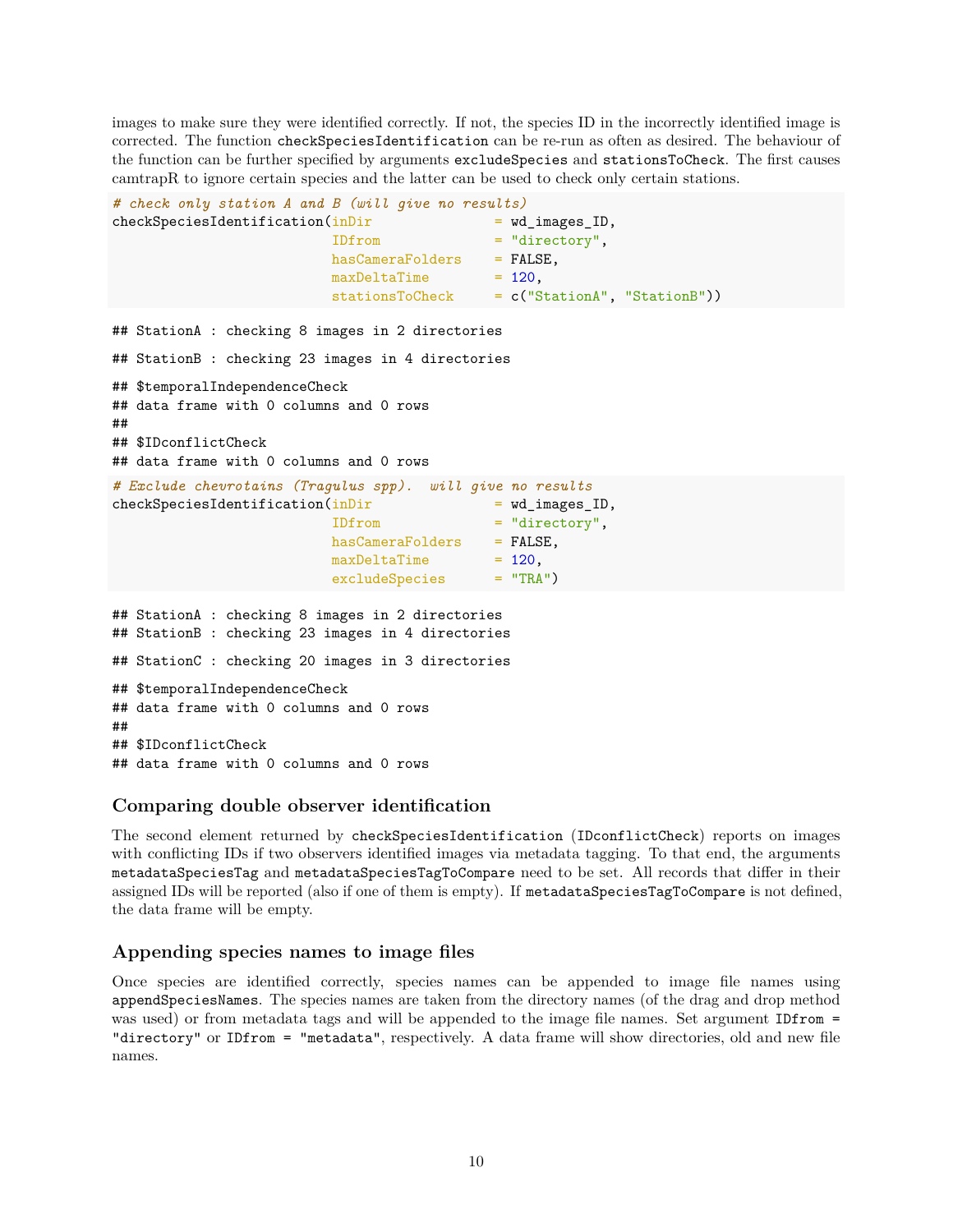```
# copy sample images to another location (so we don't mess around in the package directory)
wd_images_ID <- system.file("pictures/sample_images_species_dir", package = "camtrapR")
file.copy(from = wd_images_ID, to = normalizePath(tempdir(), winslash = ''/"), recursive = TRUE)
## [1] TRUE
wd_images_species_copy <- file.path(normalizePath(tempdir(), winslash = "/"), "sample_images_species_dir
species_names_append <- appendSpeciesNames(inDir = wd_images_species_copy,
                                         IDfrom = "directory",
                                         hasCameraFolders = FALSE
\lambda
```
## renamed 68 out of 68 images in C:/Users/Juergen/AppData/Local/Temp/RtmpG2Qa3T/sample\_images\_species\_ head(species\_names\_append)

| ## | directory                                                                                  |
|----|--------------------------------------------------------------------------------------------|
|    | ## 1 C:/Users/Juergen/AppData/Local/Temp/RtmpG2Qa3T/sample_images_species_dir/StationA/PBE |
|    | ## 2 C:/Users/Juergen/AppData/Local/Temp/RtmpG2Qa3T/sample_images_species_dir/StationA/PBE |
|    | ## 3 C:/Users/Juergen/AppData/Local/Temp/RtmpG2Qa3T/sample_images_species_dir/StationA/PBE |
|    | ## 4 C:/Users/Juergen/AppData/Local/Temp/RtmpG2Qa3T/sample_images_species_dir/StationA/PBE |
|    | ## 5 C:/Users/Juergen/AppData/Local/Temp/RtmpG2Qa3T/sample_images_species_dir/StationA/PBE |
|    | ## 6 C:/Users/Juergen/AppData/Local/Temp/RtmpG2Qa3T/sample_images_species_dir/StationA/PBE |
| ## | filename_old species                                                                       |
|    | ## 1 StationA_2009-04-21_00-40-00(1).JPG<br><b>PBE</b>                                     |
|    | ## 2 StationA_2009-04-22_20-19-00(1).JPG<br><b>PBE</b>                                     |
|    | ## 3 StationA_2009-04-22_20-21-00(1).JPG<br><b>PBE</b>                                     |
|    | ## 4 StationA_2009-04-23_00-07-00(1).JPG<br>PBE                                            |
|    | ## 5 StationA_2009-04-23_00-09-00(1).JPG<br>PBE                                            |
|    | ## 6 StationA_2009-05-07_17-11-00(1).JPG<br>PBE                                            |
| ## | filename new renamed                                                                       |
|    | ## 1 StationA__2009-04-21__00-40-00(1)_PBE.JPG<br>TRUE                                     |
|    | ## 2 StationA_2009-04-22_20-19-00(1)_PBE.JPG<br>TRUE                                       |
|    | ## 3 StationA_2009-04-22_20-21-00(1)_PBE.JPG<br>TRUE                                       |
|    | ## 4 StationA_2009-04-23_00-07-00(1)_PBE.JPG<br>TRUE                                       |
|    | ## 5 StationA_2009-04-23_00-09-00(1)_PBE.JPG<br>TRUE                                       |
|    | ## 6 StationA__2009-05-07__17-11-00(1)__PBE.JPG<br>TRUE                                    |
|    | species names remove $\leq$ appendSpeciesNames (inDir<br>= wd_images_species_copy,         |
|    | $=$ "directory".<br>IDfrom                                                                 |
|    | $=$ FALSE.<br>hasCameraFolders                                                             |
|    | removeNames<br>$=$ TRUE                                                                    |
|    |                                                                                            |

## renamed 68 out of 68 images in C:/Users/Juergen/AppData/Local/Temp/RtmpG2Qa3T/sample\_images\_species\_ head(species\_names\_remove)

## directory

## 1 C:/Users/Juergen/AppData/Local/Temp/RtmpG2Qa3T/sample\_images\_species\_dir/StationA/PBE ## 2 C:/Users/Juergen/AppData/Local/Temp/RtmpG2Qa3T/sample\_images\_species\_dir/StationA/PBE ## 3 C:/Users/Juergen/AppData/Local/Temp/RtmpG2Qa3T/sample\_images\_species\_dir/StationA/PBE ## 4 C:/Users/Juergen/AppData/Local/Temp/RtmpG2Qa3T/sample\_images\_species\_dir/StationA/PBE ## 5 C:/Users/Juergen/AppData/Local/Temp/RtmpG2Qa3T/sample\_images\_species\_dir/StationA/PBE ## 6 C:/Users/Juergen/AppData/Local/Temp/RtmpG2Qa3T/sample\_images\_species\_dir/StationA/PBE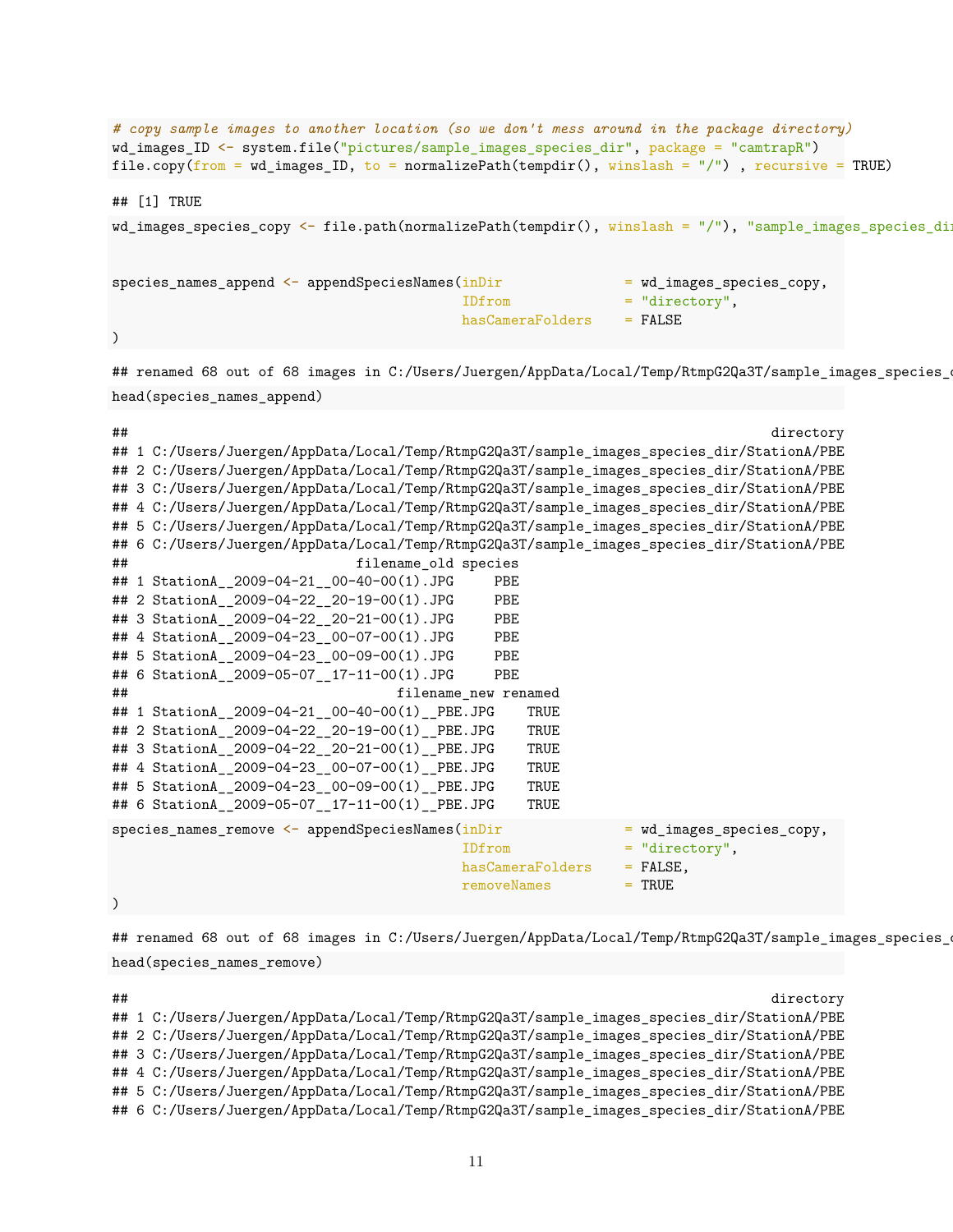| ## | filename_old species                             |     |
|----|--------------------------------------------------|-----|
|    | ## 1 StationA 2009-04-21 00-40-00(1) PBE.JPG     | PBE |
|    | ## 2 StationA__2009-04-22__20-19-00(1)_PBE.JPG   | PBE |
|    | ## 3 StationA_2009-04-22_20-21-00(1)_PBE.JPG     | PBE |
|    | ## 4 StationA 2009-04-23 00-07-00(1) PBE.JPG     | PBE |
|    | ## 5 StationA_2009-04-23_00-09-00(1)_PBE.JPG     | PBE |
|    | ## 6 StationA_2009-05-07_17-11-00(1)_PBE.JPG     | PBE |
| ## | filename_new renamed                             |     |
|    | ## 1 StationA 2009-04-21 00-40-00(1).JPG<br>TRUE |     |
|    | ## 2 StationA_2009-04-22_20-19-00(1).JPG<br>TRUE |     |
|    | ## 3 StationA_2009-04-22_20-21-00(1).JPG<br>TRUE |     |
|    | ## 4 StationA 2009-04-23 00-07-00(1).JPG<br>TRUE |     |
|    | ## 5 StationA 2009-04-23 00-09-00(1).JPG<br>TRUE |     |
|    | ## 6 StationA_2009-05-07_17-11-00(1).JPG<br>TRUE |     |

#### <span id="page-11-0"></span>**Collecting all images of a species**

The function getSpeciesImages collects all images of a focal species from all stations and saves them in another directory, creating an image report. This should be done after all images were identified. The function serves 2 purposes:

- 1. it can be used to check species identification by creating a species image report (which can then be sent for expert identification and confirmation), and
- 2. it is a prerequisite for individual identification.

The images that are to be copied can be specified an a record table (as returned by function recordTable) or, alternatively, the function can scan for all images of your target species that were identified using either the drag and drop method or metadata tagging for species identification. Please see the function help file for more detail.

```
# again, we use a temporary directory for demonstration. Change this in your own code!
wd_images_species_copy <- file.path(normalizePath(tempdir(), winslash = "/"), "sampleSpeciesImages")
```

```
species_to_copy <- "VTA" # = Viverra tangalunga, Malay Civet
```

| specImagecopy <- getSpeciesImages(species |                                 | $=$ species to copy,      |
|-------------------------------------------|---------------------------------|---------------------------|
|                                           | IDfrom                          | $=$ "directory",          |
|                                           | inDir                           | $=$ wd images ID,         |
|                                           | outDir                          | = wd_images_species_copy, |
|                                           | createStationSubfolders = FALSE |                           |
|                                           |                                 |                           |

```
## VTA - copied 5 out of 5 images in C:/Users/Juergen/Documents/R/win-library/4.1/camtrapR/pictures/sam
specImagecopy
```
## species ## 1 VTA ## 2 VTA ## 3 VTA ## 4 VTA<br>## 5 VTA  $## 5$ ## DirectoryOrig ## 1 C:/Users/Juergen/Documents/R/win-library/4.1/camtrapR/pictures/sample\_images\_species\_dir/StationA/ ## 2 C:/Users/Juergen/Documents/R/win-library/4.1/camtrapR/pictures/sample\_images\_species\_dir/StationA/ ## 3 C:/Users/Juergen/Documents/R/win-library/4.1/camtrapR/pictures/sample\_images\_species\_dir/StationB/ ## 4 C:/Users/Juergen/Documents/R/win-library/4.1/camtrapR/pictures/sample\_images\_species\_dir/StationB/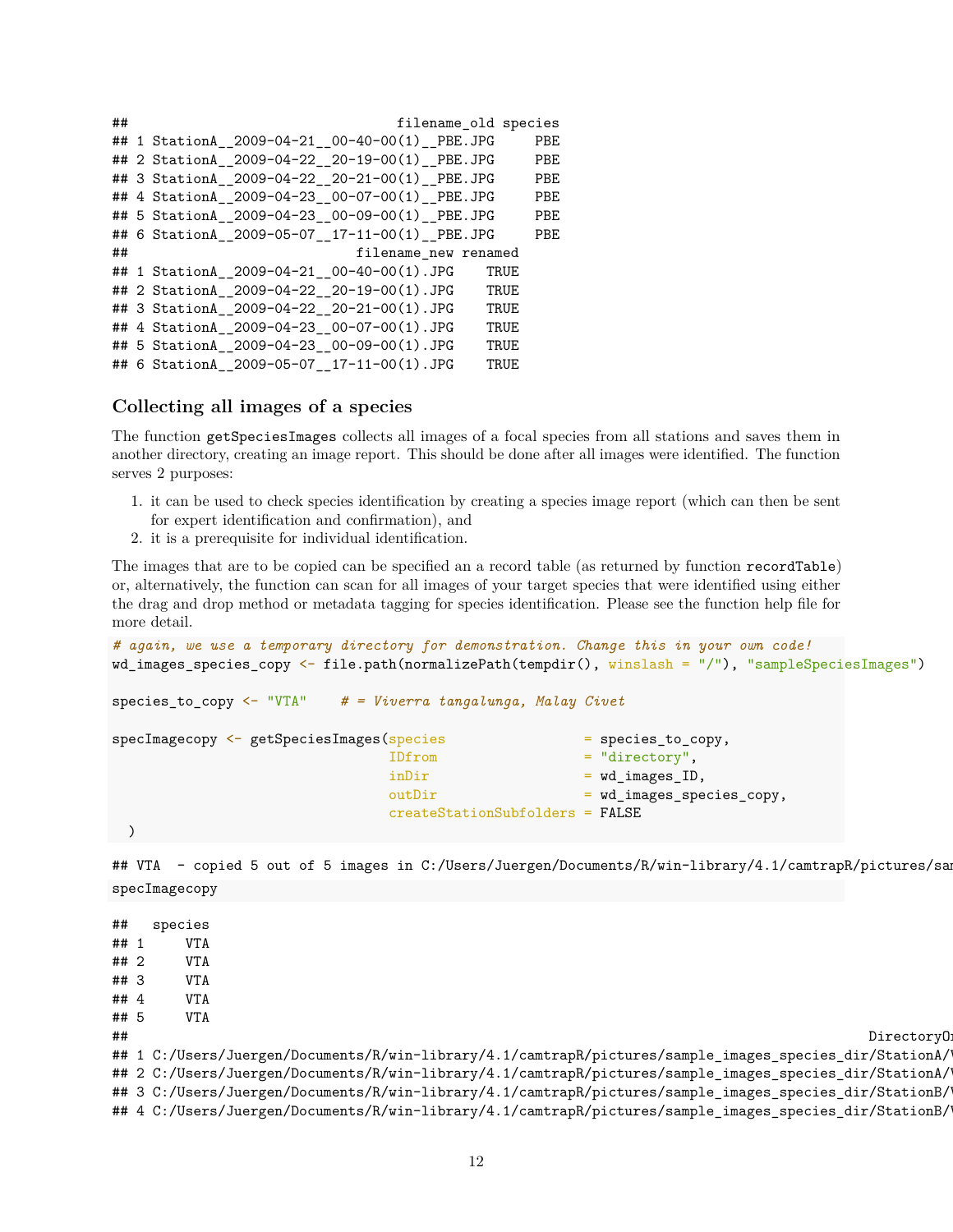```
## 5 C:/Users/Juergen/Documents/R/win-library/4.1/camtrapR/pictures/sample_images_species_dir/StationC/
## FilenameOrig
## 1 StationA__2009-04-10__05-07-00(1).JPG
## 2 StationA__2009-05-06__19-06-00(1).JPG
## 3 StationB__2009-04-15__19-12-00(1).JPG
## 4 StationB__2009-04-27__05-07-00(1).JPG
## 5 StationC 2009-04-24 02-57-00(1).JPG
## DirectoryCopy
## 1 C:/Users/Juergen/AppData/Local/Temp/RtmpG2Qa3T/sampleSpeciesImages/VTA
## 2 C:/Users/Juergen/AppData/Local/Temp/RtmpG2Qa3T/sampleSpeciesImages/VTA
## 3 C:/Users/Juergen/AppData/Local/Temp/RtmpG2Qa3T/sampleSpeciesImages/VTA
## 4 C:/Users/Juergen/AppData/Local/Temp/RtmpG2Qa3T/sampleSpeciesImages/VTA
## 5 C:/Users/Juergen/AppData/Local/Temp/RtmpG2Qa3T/sampleSpeciesImages/VTA
## FilenameCopy copy_ok
## 1 StationA__2009-04-10__05-07-00(1).JPG TRUE
## 2 StationA__2009-05-06__19-06-00(1).JPG TRUE
## 3 StationB__2009-04-15__19-12-00(1).JPG TRUE
## 4 StationB 2009-04-27 05-07-00(1).JPG TRUE
## 5 StationC__2009-04-24__02-57-00(1).JPG TRUE
```
## <span id="page-12-0"></span>**Individual identification**

Before individual identification, images need to be identified to species level using one of the methods described above. All images of the focal species are then collected using getSpeciesImages (you could also do it manually, but it is laborious and cumbersome). Users can choose if they need station directories or not. Note that it is not possible (but also not needed) to have camera subdirectories in station directories. Thus, directory structure is one of these:

speciesImages/SpeciesA/. . .

or

speciesImages/SpeciesA/Station1/. . .

where  $\dots$  stands for the renamed JPG images.

As with species identification, individuals can be identified by drag and drop or by metadata tagging. We recommend identifying individuals using metadata tags in image management software because is more convenient.

#### <span id="page-12-1"></span>**Requirements**

Identifying individuals from images is similar to species identification, but there are important differences: In order to use the function recordTableIndividual which extracts the information from tagged images, images must have been copied into a species directory (e.g. with getSpeciesImages). It is further recommended to use imageRename for renaming images earlier in the workflow (if images were not renamed, make sure you create station directories when collecting the species images with getSpeciesImages.

This will ensure that the function can find all the relevant information:

- species names are read from the directory name
- station ID: read either from the directory name or file name (depending on argument hasStationFolders)
- camera ID: read from filename (depending on argument cameraID). This is optional.
- individual ID: read from metadata tags or individual directory names (depending on argument IDfrom)